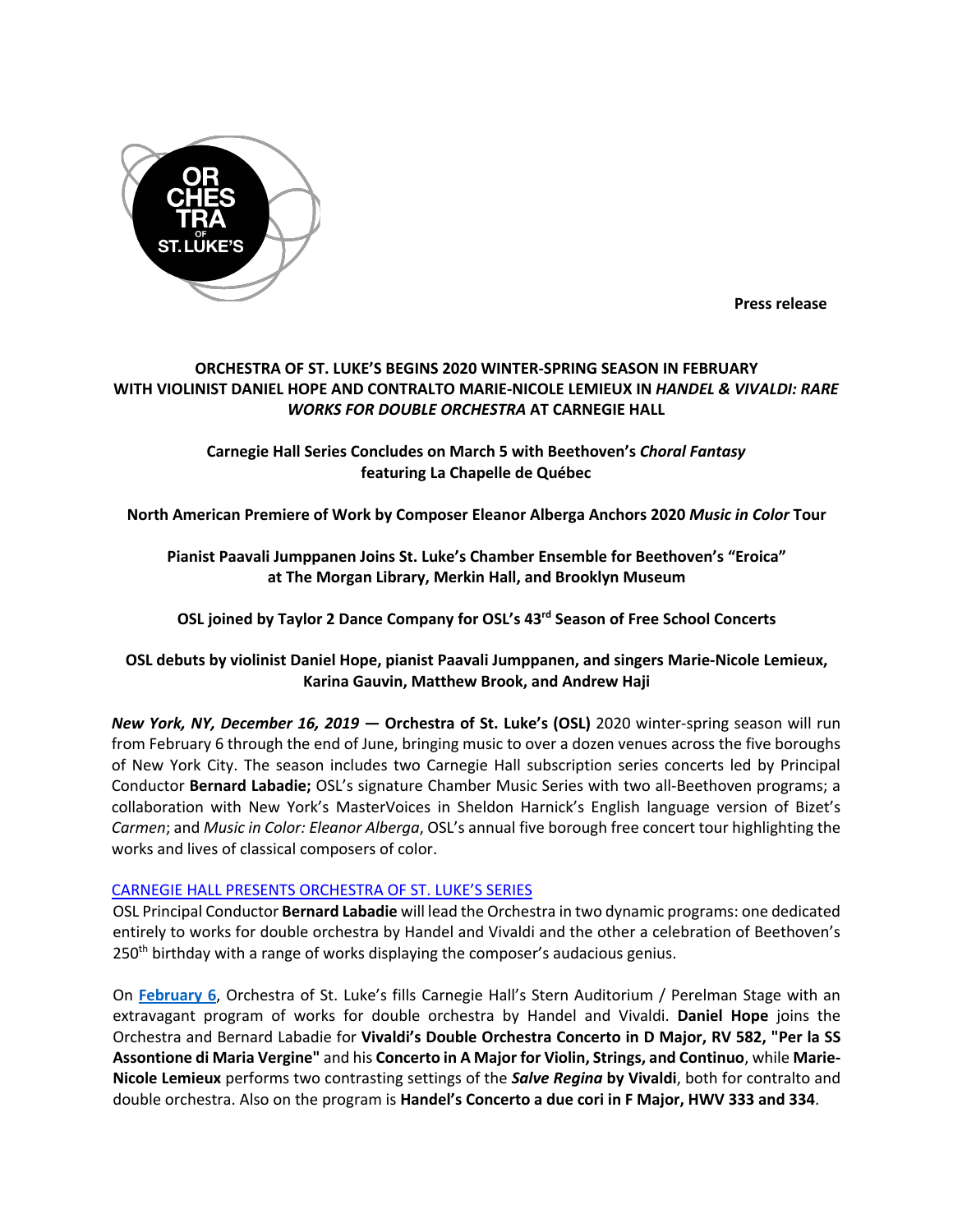On **March 5**, Orchestra of St. Luke's celebrates **Beethoven's 250th birthday** with some well-known and rarely performed works, including his sweeping and dramatic *Leonore* **Overture No. 2**. As a stand-alone work, the overture is an operatic tone poem in its own right. For Beethoven's **Choral Fantasy** pianist **Jeremy Denk, La Chapelle de Québec**, soprano **Karina Gauvin**, mezzo-soprano **Kelley O'Connor**, tenor **Andrew Haji**, and bass-baritone **Matthew Brook** join forces for one of Beethoven's most joyous compositions. *Meeresstille und glückliche Fahrt* (Calm Sea and Prosperous Voyage), Op. 112, a cantata for chorus and orchestra, is performed in a single movement, and is based on a pair of Goethe's poems about a sea voyage. The **Mass in C Major** concludes the program.

#### CHAMBER MUSIC SERIES

In **March 2020,** pianist **Paavali Jumppanen** joins St. Luke's Chamber Ensemble for the first of two all-Beethoven programs celebrating the composer's 250<sup>th</sup> birthday. Beethoven's Quintet for Piano and Winds **in E-flat Major and Ferdinand Ries's arrangement of the "Eroica" Symphony** for piano quartet are the featured works. A noted Beethoven expert, Jumppanen has recorded many of Beethoven's works for piano and has written extensively about the composer. Performances take place **March 24**, Merkin Hall, **March 25**, The Morgan Library & Museum, and **March 29**, Brooklyn Museum.

St. Luke's Chamber Ensemble's Beethoven celebration continues in the spring with one of the composer's grandest chamber works, the **Septet in E-flat Major**. Written in 1800, just before his First Symphony, the Septet is almost symphonic in its rich, varied texture created by the combination of strings and woodwinds—an ideal piece for the Ensemble to honor this great composer. Performances are **May 5**, Merkin Hall, **May 6**, The Morgan Library & Museum, and **May 10**, Brooklyn Museum.

The concerts at The Morgan Library on March 25 and May 6 are part of Carnegie Hall's Beethoven Celebration. The Morgan's collection of autograph **manuscripts by Beethoven are on view until April 26**, including the Violin Sonata No. 10 in G Major, Op. 96; Piano Trio in D Major, Op. 70, No. 1, "Ghost"; sketches for the variation movement of the Piano Trio in B-flat Major, Op. 97, "Archduke"; Scottish Songs, Op. 108; Symphony No. 7 (sketch); and the Rondo à capriccio, Op. 129, among others.

## *CARMEN* (CONCERT STAGING) IN ENGLISH

On **April 2** at the **Rose Theater** at **Jazz at Lincoln Center's Frederick P. Rose Hall**, Orchestra of St. Luke's joins MasterVoices and Manhattan Girls Chorus for a concert staging led by MasterVoices Music Director Ted Sperling of **Bizet's** *Carmen* in its original Opéra Comique version, with dialogue rather than recitative, as translated in English by the distinguished Broadway lyricist **Sheldon Harnick**.

Harnick's translation of *Carmen* was commissioned and premiered by the Houston Grand Opera in 1981 and served as the English text for Peter Brook's acclaimed *La Tragédie de Carmen* which was performed at the Vivian Beaumont Theater in New York in 1984. These performances will mark the New York premiere of the full translation.

With mezzo-soprano **Peabody Southwell** as Carmen, tenor **Noah Stewart** as Don José, lyric soprano **Nicole Cabell** as Micaela, tenor **Cesar Delgado** as Remendado, and baritone **Steven LaBrie** as Camillo.

## *MUSIC IN COLOR: ELEANOR ALBERGA*

In Spring 2020, the *Music in Color* tour of New York City spotlights the life, music, and evolving career of composer **Eleanor Alberga**, who was born in Jamaica and lives in the United Kingdom. Programs for *Music*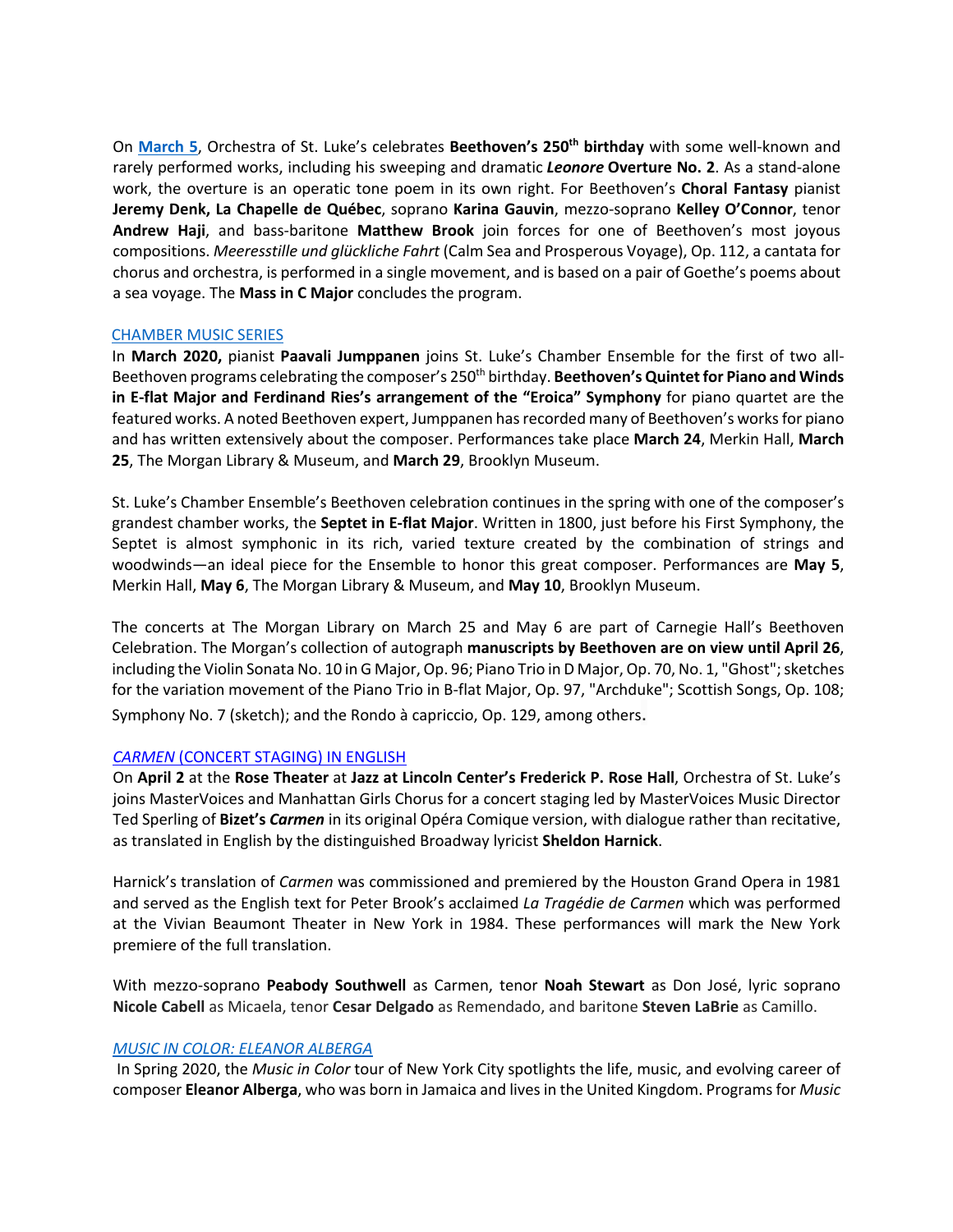*in Color: Eleanor Alberga* will include *Jamaican Medley* and the **North American premiere** of Alberga's *Shining Gate of Morpheus* for horn and string quartet contrasted with works by Bach and Bartók. Additionally, playwright and performer Kirya Traber joins OSL for her second season of *Music in* Color to bring Alberga's unique story to life through narrative performance. *Music in Color* Community Concerts are open to the public and presented free of charge. Launched four years ago, the *Music in Color* tour is the centerpiece of OSL's ongoing Music in Color initiative to highlight the work and lives of classical composers of color. The program was created to engage new audiences with classical music through dynamic, multidisciplinary concerts designed to be as entertaining as they are educational.

### OSL AT TEMPLE EMANU-EL

On April 22, OSL and Temple Emanu-El offer *Brahms: First Serenade*, a **free performance** showcasing the talent of two composers through early works. Honneger's *Pastorale d'été*, and Brahms' Serenade No. 1 in D Major, reconstructed for chamber orchestra by Alan Boustead, were both composed while they were in their twenties.

### OSL BACH FESTIVAL

The second OSL Bach Festival draws inspiration from Johann Sebastian Bach's *The Musical Offering*, a collection of pieces based on a complicated musical theme given to Bach as a challenge by the King — and his son Carl Philipp Emanuel's employer — Frederick the Great.

Principal Conductor **Bernard Labadie** will lead the Orchestra through three concerts at Carnegie Hall, featuring orchestral and vocal works by J.S. and C.P.E. Bach performed with renowned guest artists and contextualized with captivating commentary by Labadie. Additionally, the Festival will include innovative and intimate recitals at The DiMenna Center for Classical Music and a special concert at Manhattan School of Music, featuring the Orchestra in a performance of world premiere works inspired by *The Musical Offering* and written by the four composers accepted into OSL's DeGaetano Composition Institute. Full details of the 2020 OSL Bach Festival, set for June 9-30 will be announced in January.

## FREE SCHOOL CONCERTS: CELEBRATING CHOREOGRAPHER PAUL TAYLOR

OSL continues the 43rd season of its Free School Concerts series **March 10-12 at Hostos Center for the Arts & Culture in The Bronx** with a program highlighting the late visionary choreographer Paul Taylor. The Taylor 2 Dance Company will perform Mr. Taylor's *Aureole* set to selections of Handel's Concerti Grossi, with live music performed by Orchestra of St. Luke's, and over 50 New York City schools expected to participate.

#### GIFT OF MUSIC GALA

The annual Gift of Music Gala recognizes outstanding individuals and organizations that have made significant contributions to the world of music. This year, on **April 27 at the Plaza Hotel**, OSL recognizes OSL Trustee, **Janet Seidler**, and trumpeter and **Artistic Director Wynton Marsalis.** On the most festive nights of the season, the Gala celebrates Orchestra of St. Luke's with cocktails, a seated dinner, a fabulous concert with guest artist trumpet soloist Tine Thing Helseth, and waltzing – an OSL tradition.

\*\*\*

#### **ORCHESTRA OF ST. LUKE'S 2020 WINTER-SPRING SEASON**

**OSL WINTER-SPRING 2020 CARNEGIE HALL SERIES**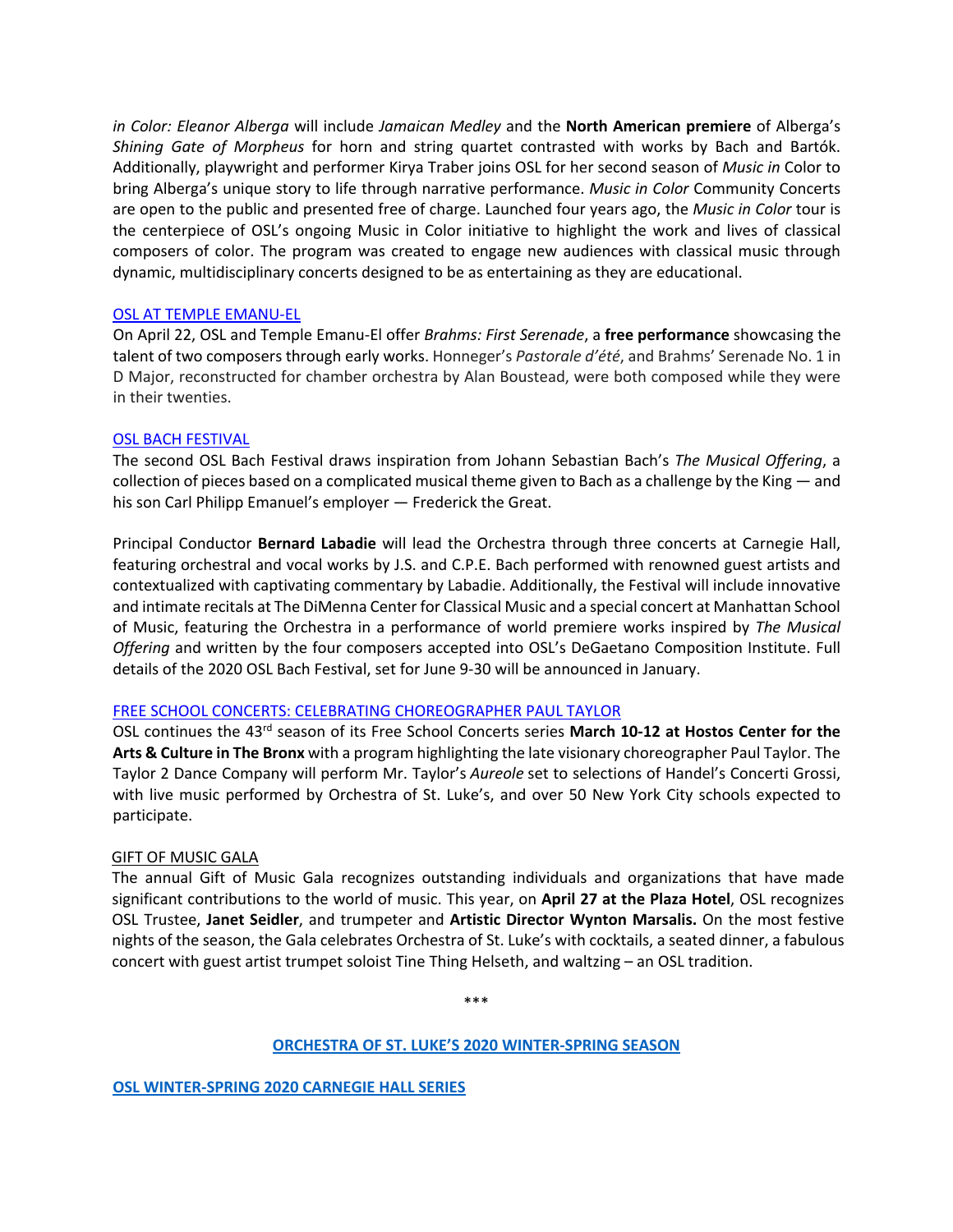### THURSDAY, FEBRUARY 6, 2020, 8:00 PM

*Handel & Vivaldi: Rare Works for Double Orchestra* Stern Auditorium / Perelman Stage **Tickets** priced from \$15 to \$98. Call 212.247.7800 or visit CarnegieHall.org

Orchestra of St. Luke's Bernard Labadie, Principal Conductor **Daniel Hope**, Violin **Marie-Nicole Lemieux**, Contralto

HANDEL *Concerto a due cori* in F Major, HWV 333 VIVALDI Double Orchestra Concerto in D Major, RV 582, "Per la SS Assontione di Maria Vergine" VIVALDI Salve Regina, RV 618 HANDEL Concerto a due cori in F Major, HWV 334 VIVALDI Concerto in A Major for Violin, Strings, and Continuo, RV 552 VIVALDI Salve Regina, RV 616

This program celebrates the music of two masters of the Baroque. Violin soloist **Daniel Hope** was recently named music director of the Zurich Chamber Orchestra and New Century Chamber Orchestra of San Francisco. Hope joins OSL for Vivaldi's Double Orchestra Concerto in D Major, RV 582, "Per la SS Assontione di Maria Vergine" and Concerto in A Major for Violin, Strings, and Continuo, RV 552. Internationally acclaimed Contralto **Marie-Nicole Lemieux** will perform two of the composer's exquisite settings of *Salve Regina*.

## THURSDAY, MARCH 5, 2020, 8:00 PM

*Beethoven's Choral Fantasy and Mass in C Major* Stern Auditorium / Perelman Stage **Tickets** priced from \$15 to \$98. Call 212.247.7800 or visit CarnegieHall.org

**Orchestra of St. Luke's Bernard Labadie**, Principal Conductor **Karina Gauvin**, Soprano **Kelley O'Connor**, Mezzo-Soprano **Andrew Haji**, Tenor **Matthew Brook**, Bass-Baritone **Jeremy Denk**, Piano **La Chapelle de Québec**

BEETHOVEN *Leonore* Overture No. 2 BEETHOVEN *Meeresstille und glückliche Fahrt* (*Calm Sea and Prosperous Voyage*), Op. 112 BEETHOVEN *Choral Fantasy*, Op. 80 BEETHOVEN Mass in C Major, Op. 86

An array of splendid artists—pianist **Jeremy Denk**, soprano **Karina Gauvin**, mezzo-soprano **Kelley O'Connor**, tenor **Andrew Haji**, and bass-baritone **Matthew Brook**, and **La Chapelle de Québec**, one of North America's premiere vocal ensembles—join OSL for this all–Beethoven program of some of his well–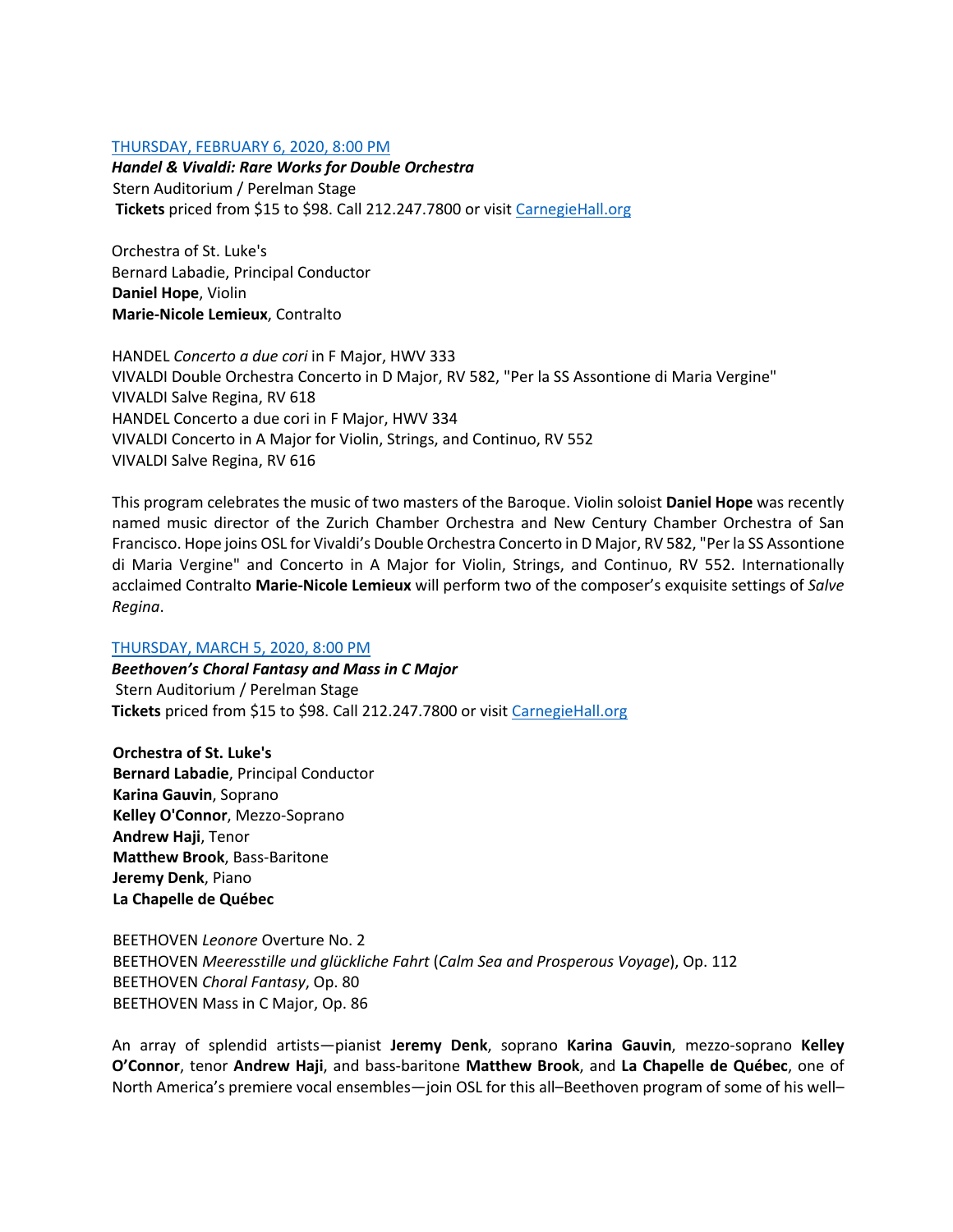and lesser–known choral works. The program opens with the *Leonore* Overture No 2, one of three overtures of the same name Beethoven wrote for his only opera, *Fidelio*, which was originally going to be called *Leonore*, reflecting the name of its protagonist. Ten years in the making, with numerous rewrites, *Fidelio* was, by Beethoven's own admission, the most difficult of his works to complete. *Meeresstille und glückliche Fahrt* (Calm Sea and Prosperous Voyage), Op. 112, a cantata for chorus and orchestra, is performed in a single movement. It premiered in Vienna in 1815 and is based on a pair of Goethe's poems about a sea voyage. The *Choral Fantasy* begins as an improvisatory piano solo, performed here by **Jeremy Denk**, introducing a set of variations, and then culminates in a rousing finale for solo singers, chorus, piano, and orchestra.

The concert ends with the Mass in C Major. Young Beethoven received a commission in 1807 to compose a Mass in honor of the name day of Maria Josepha Hermenegild, wife of Prince Nicholas Esterhazy II. This continued a tradition that had been the responsibility of Joseph Haydn, the family's music director for many years.

#### **CHAMBER MUSIC WINTER-SPRING 2020**

*Beethoven's "Eroica"* **Paavali Jumppanen**, Piano **St. Luke's Chamber Ensemble** BEETHOVEN Quintet for Piano and Winds in E-flat Major, Op. 16 BEETHOVEN (arr. Ries) Symphony No.3, Op. 55 "Eroica"

#### **TUESDAY, MARCH 24, 2020, 7:30 PM**

**Merkin Hall, 129 W. 67th Street Tickets** start at \$50 and information is available here.

#### **WEDNESDAY, MARCH 25, 2020, 7:30 PM**

**The Morgan Library & Museum, 225 Madison Avenue** Richard Gilder Chamber Music Series **Tickets** are \$55 and information is available here.

#### **SUNDAY, MARCH 29, 2:00 PM**

**Brooklyn Museum, 200 Eastern Parkway, Brooklyn** Iris and B. Gerald Cantor Auditorium **Tickets** are \$40 and information is available here.

#### **More About the Program**

This program pairs an early work composed by the 26-year-old **Beethoven** with a remarkable **transcription of his Symphony No. 3 for piano quartet** by his friend, student, and secretary Ferdinand Ries. Beethoven's **Quintet for Piano and Winds in E-flat Major**, in three movements, has the same scoring (it is written for piano, clarinet, oboe, bassoon, and horn) and was allegedly inspired by Mozart's Quintet K452 written in 1784. Beethoven's Quintet was first performed at a benefit concert in Vienna with the young composer at the piano. In the final movement Beethoven suddenly improvised during a fermata in the last allegro and, according to Ferdinand Ries, who was present, "….entertained himself and the others for quite some time."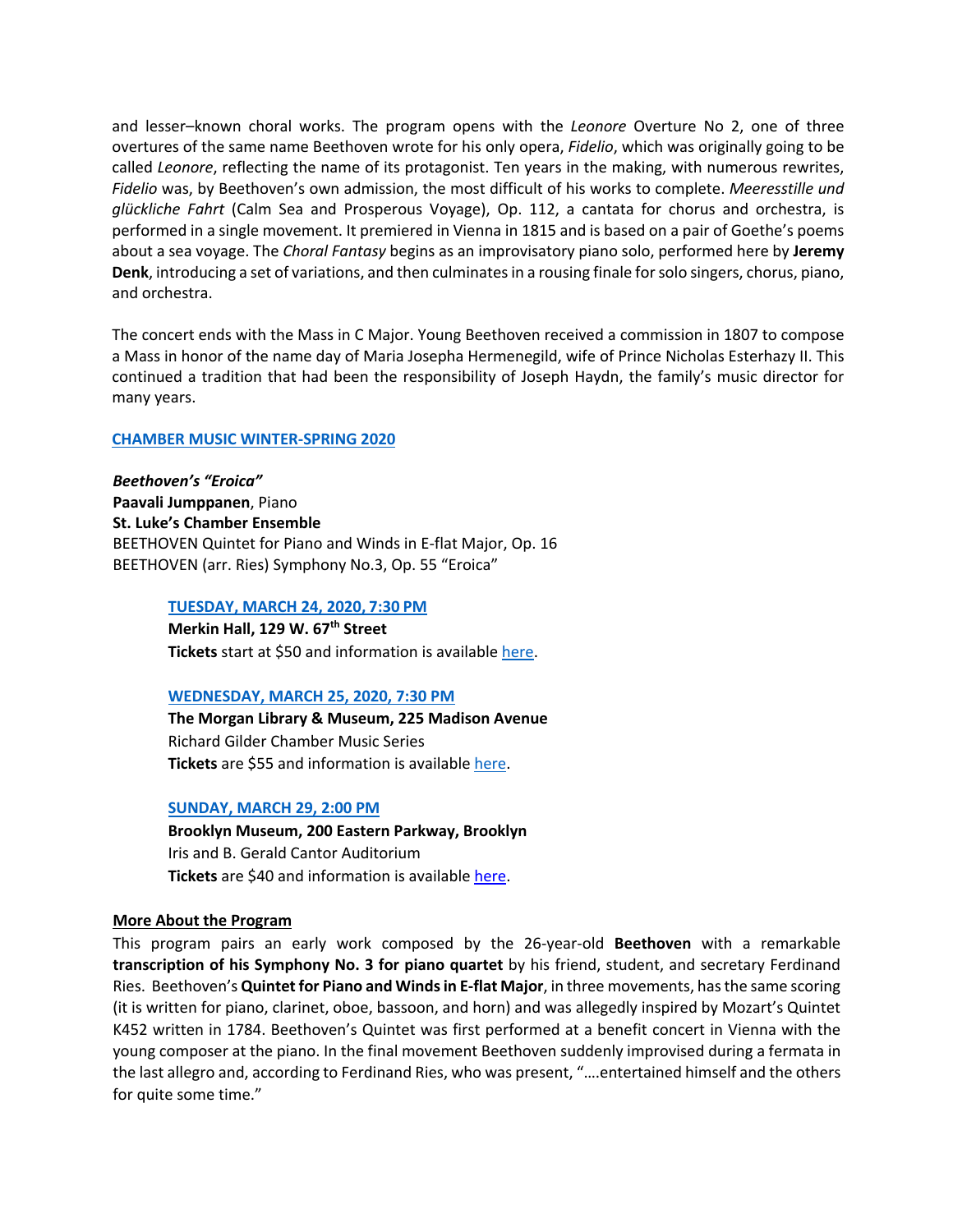Ferdinand Ries arranged Beethoven's famed Symphony No. 3, "Eroica" for piano quartet shortly after the work's premiere in 1803. The practice of transcribing well-known large-scale orchestral works for chamber ensemble was common at the time and fulfilled a demand by amateur musicians who wanted to perform these works. Ries hoped to capitalize on the symphony's popularity and gain valuable revenue for his employer.

Imaginative and versatile Finnish virtuoso pianist **Paavali Jumppanen** has already cut a wide swath internationally as a solo recitalist, orchestral collaborator, recording artist, artistic director, and frequent performer of contemporary and avant-garde music. Mr. Jumppanen has performed extensively throughout the globe alongside such great conductors as David Robertson, Sakari Oramo, Osmo Vänskä, and Jaap van Zweden. He has commissioned numerous works and collaborated with such composers as Boulez, Murail, Dutilleux, Penderecki. In the recent years Paavali Jumppanen has dedicated much of his time into performing cycles of the complete Beethoven and Mozart Piano Sonatas. He has also often performed all of the Beethoven Piano Concertos and chamber sonatas.

#### *Beethoven's Septet in E-Flat Major*

**St. Luke's Chamber Ensemble** BEETHOVEN Sextet E-Flat Major, Op. 81b BEETHOVEN Septet in E-flat Major, Op. 20

#### **TUESDAY, MAY 5, 2020, 7:30 PM**

Merkin Hall, 129 W. 67<sup>th</sup> Street **Tickets** are \$50 and information is available here.

#### **WEDNESDAY, MAY 6, 2020, 7:30 PM**

The Morgan Library & Museum, 225 Madison Avenue *Richard Gilder Chamber Music Series* **Tickets** are \$55 information is available here.

#### **SUNDAY, MAY 10, 2020, 2:00 PM**

Brooklyn Museum, 200 Eastern Parkway, Brooklyn Iris and B. Gerald Cantor Auditorium **Tickets** are \$40 and information is available here.

#### **More About the Program**

The two works in this concert demonstrate the influence of Mozart on Beethoven. Beethoven composed the **Sextet in E-Flat Major** in 1795. It is in three movements and was modelled on Mozart's Horn Quintet K. 407, which is in the same key and is in the same concertante style with virtuosic writing for the two horns and string quartet. Beethoven's **Septet in E-flat major** is one of his most successful and popular works and one which circulated in many editions and arrangements for different forces. In later life, Beethoven remarked that he wished it had been burned, and when a would-be patron, after the premiere of the Eighth Symphony, offered him a handsome fee to compose "something in the more agreeable style of the Septet," he was enraged. The overall layout resembles a serenade and is in fact more or less the same as that of Mozart's string trio K. 563 composed in the same key. However, Beethoven expands the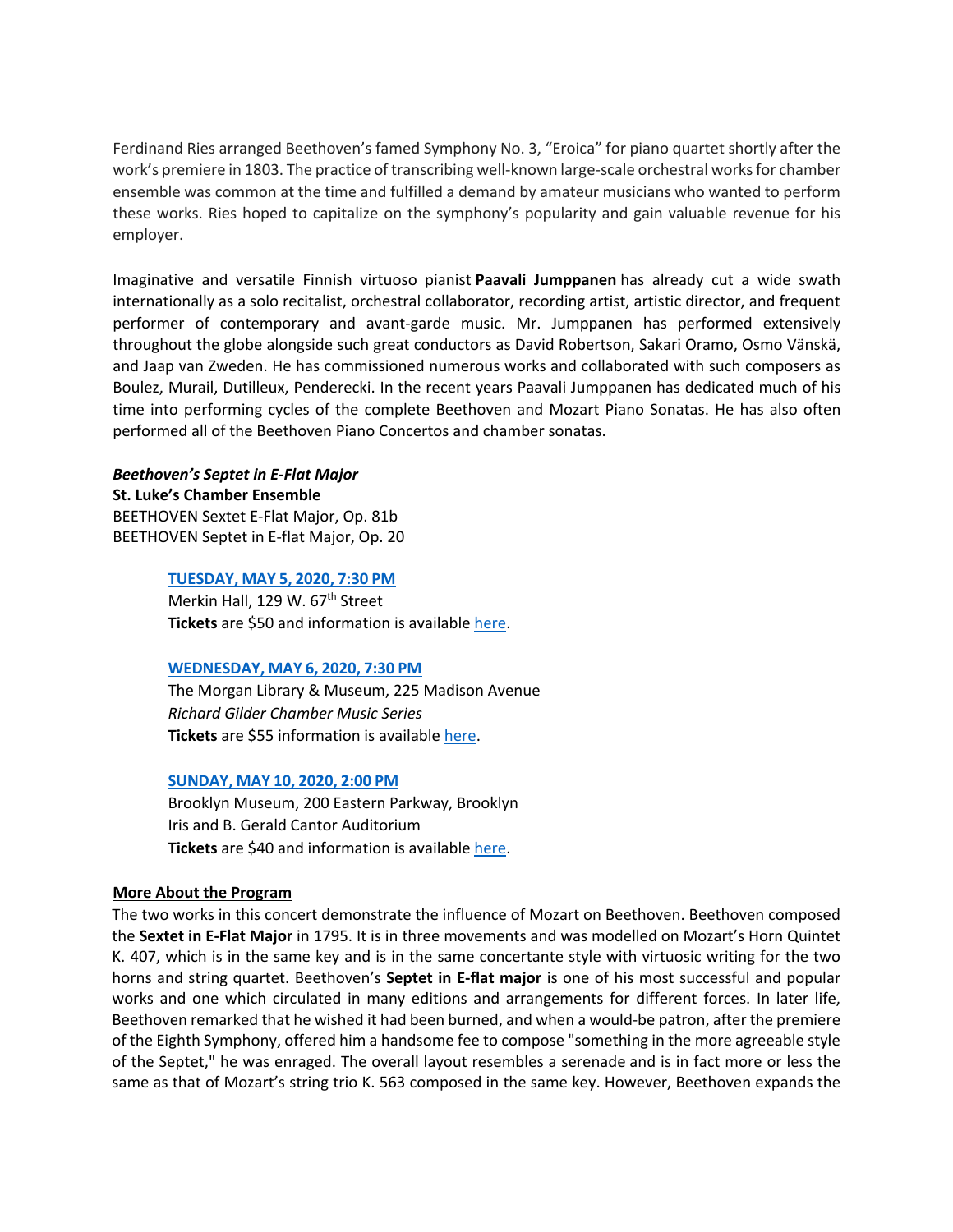form by the addition of substantial introductions to the first and last movements and by changing the second minuet to a scherzo. He composed it 1799–1800, as he entered his thirtieth year.

#### **OSL WITH MASTERVOICES**

#### **Thursday, April 2, 2020 at 8 PM**

#### *Carmen* **(Concert staging)**

By Georges Bizet with English translation by Sheldon Harnick

Rose Hall at Jazz at Lincoln Center, Broadway at 60<sup>th</sup> Street

**Tickets**for *Carmen* start at \$30 and are currently available starting on December 9. Tickets will be available at the Jazz at Lincoln Center box office, Broadway at 60<sup>th</sup> Street, or by calling 212.721.6500 or 212.647.0251. Tickets may be purchased online at jazz.org.

**Ted Sperling**, Conductor

**Sammi Cannold**, Director **Gustavo Zajac**, Choreography **Orchestra of St. Luke's Manhattan Girls Chorus MasterVoices Chorus**

**Peabody Southwell** (mezzo-soprano), Carmen **Noah Stewart** (tenor), Don José **Nicole Cabell** (lyric soprano), Micaela **Cesar Delgado** (tenor), Remendado **Steven LaBrie** (baritone), Camillo

#### **More About the Program**

The OSL joins the 150–member **MasterVoices** chorus, **Manhattan Girls Chorus**, for a concert staging of **Bizet's** *Carmen* in its original Opéra Comique version, with dialogue rather than recitative, as translated by the distinguished Broadway lyricist **Sheldon Harnick.** Harnick's translation of *Carmen* was commissioned and premiered by the Houston Grand Opera in 1981 and served as the English text for Peter Brook's acclaimed *La Tragédie de Carmen* which was performed at the Vivian Beaumont Theater in New York in 1984. These performances will mark the New York premiere of the full translation.

American mezzo-soprano **Peabody Southwell,** acclaimed for "her stylistic mastery and ripe, sensual sound" (*Opera Magazine*, UK), is Carmen. Rising American tenor **Noah Stewart** also stars as the naïve soldier, Don José. Highly demanded and "faultlessly gleaming" (*Financial Times*) lyric soprano **Nicole Cabell** sings the role of Micaela, "generous, lustrous tenor" (*Opera News*) **Cesar Delgado** is Remendado, and the "superb" (*New York Times*) baritone **Steven LaBrie** appears as Escamillo. **Sammi Cannold**, recently recognized in *Forbes* Magazine's "30 Under 30 in Hollywood & Entertainment," directs and the choreographer is **Gustavo Zajac**, who staged the dances for MasterVoices' 2015 *The Pirates of Penzance*.

**Sheldon Harnick,** with his late partner, composer Jerry Bock, created some of the most beloved musicals of the 20th century, including *Fiorello*! (1959), *She Loves Me* (1963), *Fiddler on the Roof* (1964), *The Apple Tree* (1966) and *The Rothschilds* (1970). In addition to *Carmen,* Harnick has provided English–language librettos for numerous classical operas and oratorios, including works by Stravinsky, Ravel, Mozart, Bach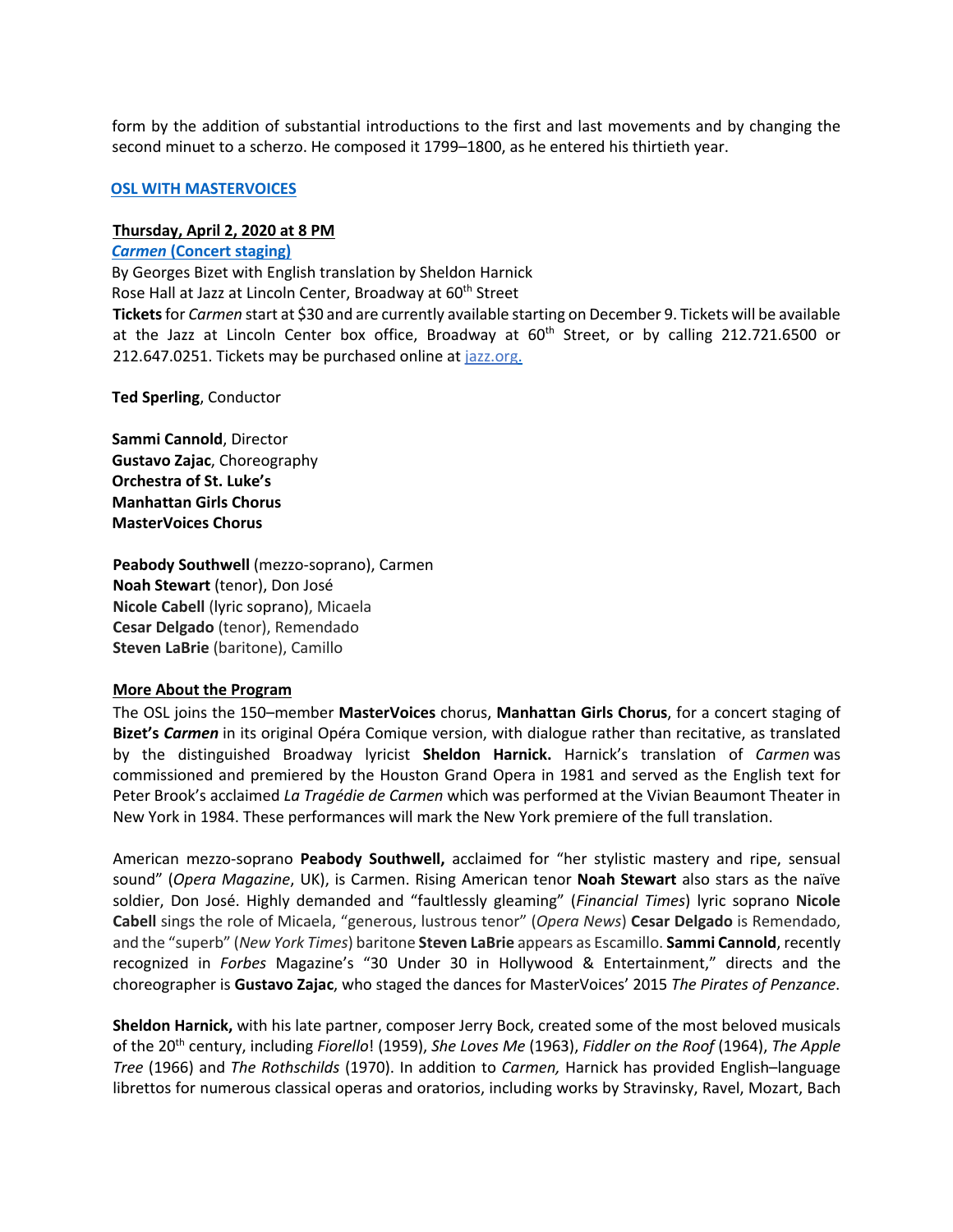and Verdi. His version of Lehár's *The Merry Widow* (1977) was premiered by the San Diego Opera Company starring Beverly Sills (a subsequent album won the 1979 Grammy Award for best new opera recording). His translations of several Yiddish songs were featured in the Los Angeles and New York productions of Joshua Sobol's play *Ghetto* in 1986 and he collaborated on the English libretto for the Broadway production of the Dutch musical *Cyrano* in 1993.

## **OSL AT TEMPLE EMANU-EL**

#### **Wednesday, April 22, 2020 at 6:30 PM**

*Brahms: First Serenade* **Orchestra of St. Luke's** HONNEGER *Pastorale d'été* BRAHMS/BOUSTEAD Serenade No. 1 in D Major, Op. 11

#### **More About the Program**

The program includes works created in idyllic landscapes. Honneger's *Pastorale* was inspired by the awe of a summer sunrise in the Swiss Alps, and Brahms' Serenade began its life in the German countryside. Both works showcase the talent of these composers written in the springtime of their lives (they were both in their twenties). In the case of Brahms' Serenade, many consider it nearly symphonic in scale, and it foreshadows the prodigious symphonist he would become at the height of his career.

#### **ORCHESTRA OF ST. LUKE'S EDUCATION COMMUNITY PROGRAMS**

### *Music In Color: Eleanor Alberga (Free Community Concerts)*

**St. Luke's Chamber Ensemble Kirya Traber**, Narrator ALBERGA *Jamaican Medley* (arr. for strings by Andrew Roitstein) BARTÓK Selection from 44 Duets for Two Violins BACH Selection from Trio Sonata, BWV 529 ALBERGA Selection from String Quartet No. 1 ALBERGA *Shining Gate of Morpheus* for horn and string quartet **(North American premiere)**

THURSDAY, APRIL 16, 2020, 6:00 PM New York Public Library for the Performing Arts

SUNDAY, APRIL 19, 2020, 1:00 PM Flushing Town Hall

THURSDAY, APRIL 23, 2020, 7:00 PM Hostos Center for the Arts & Culture

SATURDAY, APRIL 25 2020, 4:00 PM Brooklyn Public Library – Central Branch

SUNDAY, APRIL 26 2020, 2:00 PM Snug Harbor Cultural Center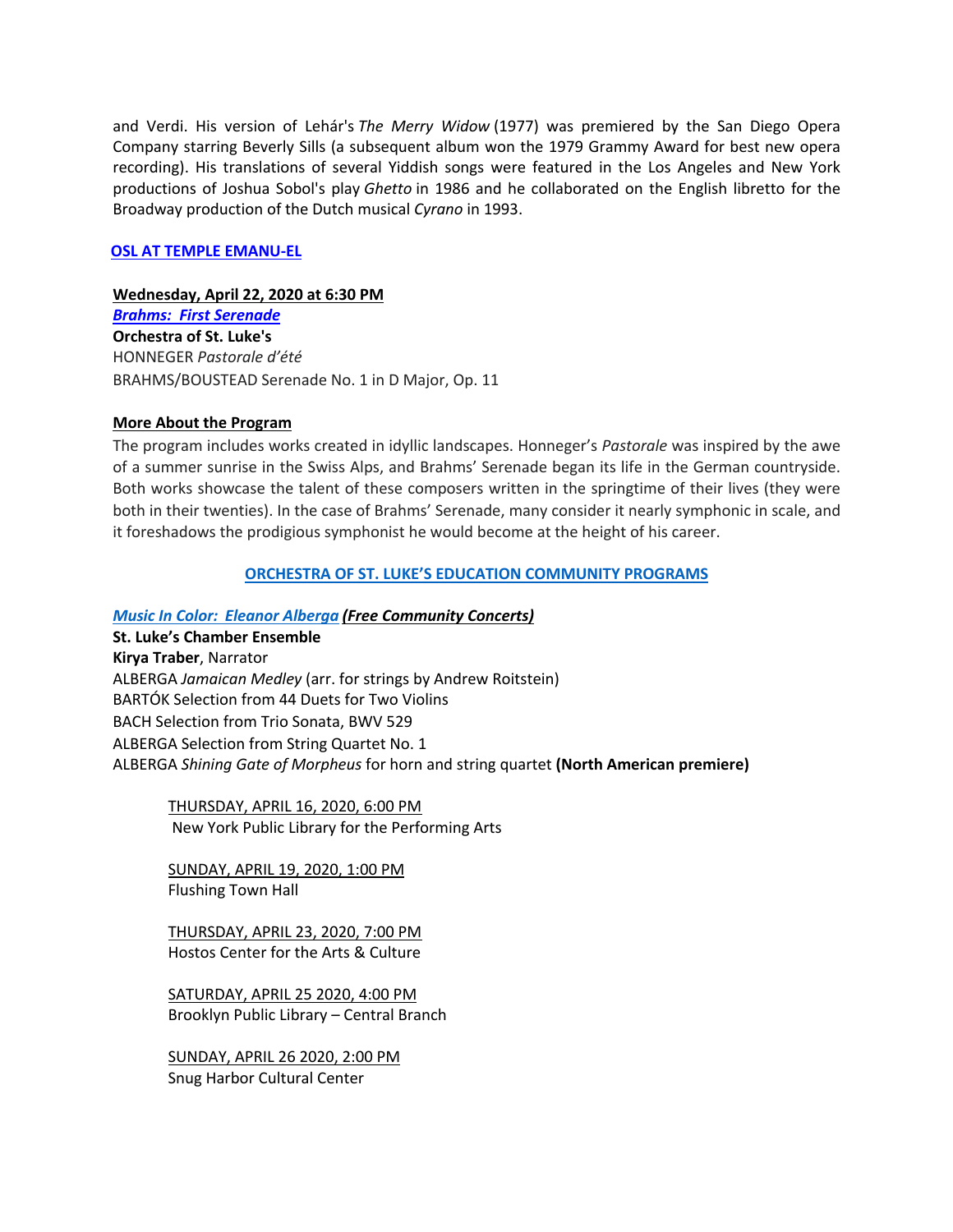Born in Kingston, Jamaica and currently residing in the United Kingdom, **Eleanor Alberga** cemented a reputation as a composer of international stature with her 2015 Last Night of the Proms opener *Arise Athena!* Her music is not easy to pigeonhole. The musical language of her opera *Letters of a Love Betrayed*  (2009) has drawn comparisons with Berg's *Wozzeck* and Debussy's *Pelléas and Mélisande*, while her lighter works draw more obviously on her Jamaican heritage and time as a singer with the Jamaican Folk Singers and as a member of an African dance company. In 1970, she won the biennial Royal Schools of Music Scholarship for the West Indies, which she took up at the Royal Academy of Music in London, studying piano and singing. She developed a deep affinity for modern dance and became associated with The London Contemporary Dance Theatre. Her piano quintet Clouds (1984) was conceived for and commissioned by LCDT. Alberga later became the company's Musical Director, conducting, composing, and playing on all LCDT's many tours.

Alberga's orchestral works include her dramatic adaptation of Roald Dahl's *Snow White and the Seven Dwarves* (1994) for symphony orchestra and narrators, which premiered at the Royal Festival Hall in 1994 with Franz Welser-Möst and the London Philharmonic Orchestra. The year 2001 also saw the completion and premiere of a highly praised first *Violin Concerto*, written for Thomas Bowes and commissioned by The Scottish Chamber Orchestra under Joseph Swensen. Her chamber music compositions are many. She is currently working on a second violin concerto and a suite of shorter piano works.

Music in Color *is made possible with support from the National Endowment for the Arts.* 

### **About Orchestra of St. Luke's**

Orchestra of St. Luke's (OSL), an independent orchestra and arts organization, evolved from a group of virtuoso musicians who began performing concerts at Greenwich Village's Church of St. Luke in the Fields in 1974. Now in its 45<sup>th</sup> season, the Orchestra performs over 70 times each year at venues throughout New York City and beyond. Celebrated expert in 18th-century music, Bernard Labadie, became OSL's Principal Conductor in 2018, continuing the Orchestra's long tradition of working with proponents of historical performance practice.

OSL's signature programming includes an orchestra series presented by Carnegie Hall, now in its 33<sup>rd</sup> season; the OSL Bach Festival, presented in association with Carnegie Hall and at other venues; the Chamber Music Series presented at The Morgan Library & Museum, Brooklyn Museum, and Merkin Hall; the *Music in Color* free community concert tour of New York City's five-boroughs; a summer residency at Caramoor Center for Music and the Arts, now in its 42<sup>nd</sup> season and a creative partnership with Paul Taylor American Modern Dance, where OSL provides live musical accompaniment during the company's annual Lincoln Center season.

OSL's education programs includes the Free School Concerts series, presenting innovative concerts to student audiences since 1977; Youth Orchestra of St. Luke's, providing free instrumental coaching to elementary and middle-school students; and the DeGaetano Composition Institute, providing emerging composers mentorship and creative support as they develop new works to be performed by the Orchestra.

In 2011, OSL opened The DiMenna Center for Classical Music New York City's only rehearsal, recording, education, and performance space expressly dedicated to classical music. The Center serves more than 500 ensembles and more than 30,000 musicians each year.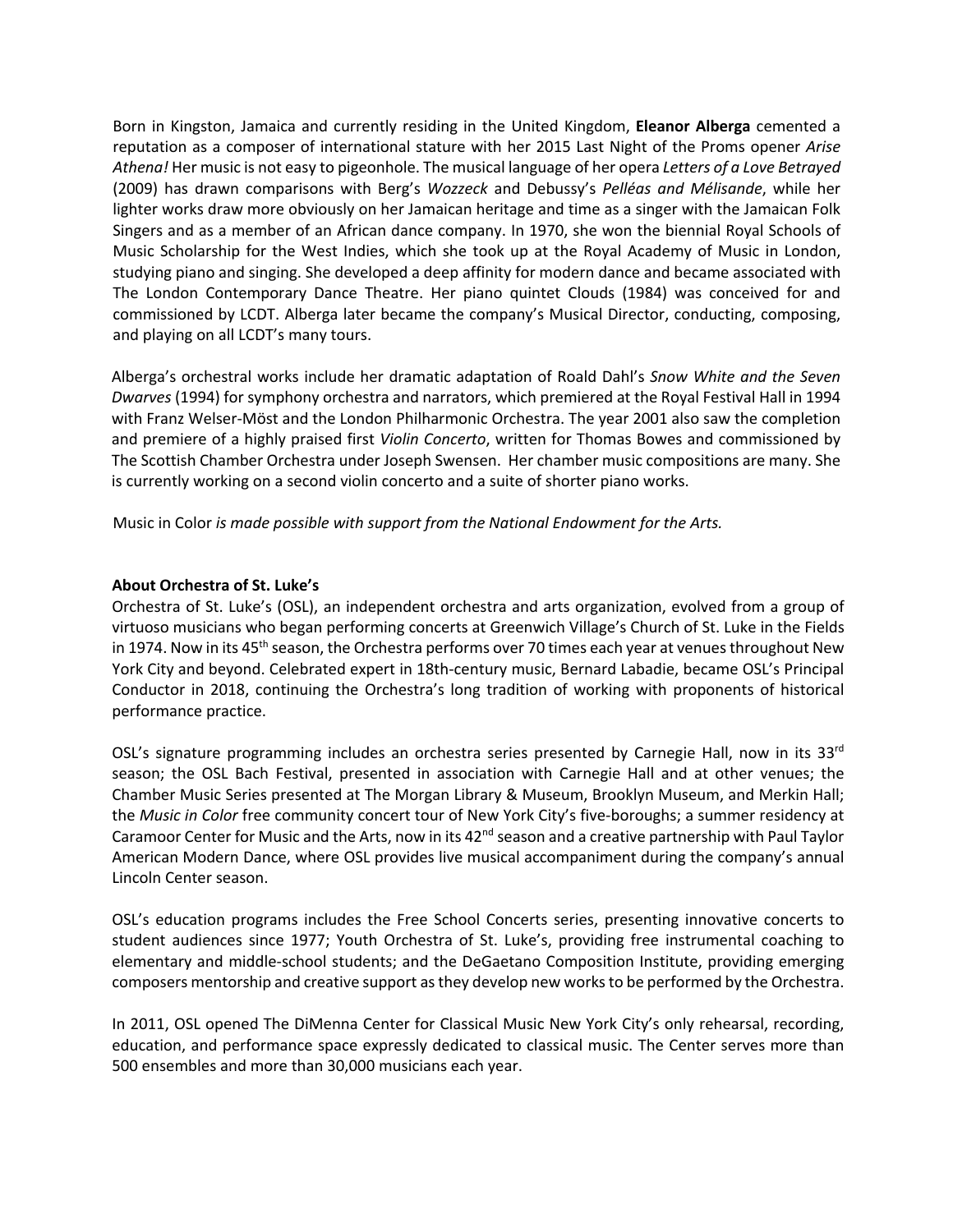Learn more at **OSLmusic.org** or @OSLmusic on Instagram, Facebook, Spotify and more.

### **About St. Luke's Chamber Ensemble**

St. Luke's Chamber Ensemble was founded in 1974 when a group of virtuoso musicians began performing chamber music concerts at Greenwich Village's Church of St. Luke in the Fields. Today, the 24 Ensemble musicians make up the artistic core of Orchestra of St. Luke's. Every season, OSL features the Ensemble in its Chamber Music Series, which explores beloved chamber works and brings attention to lesser-known or rarely-performed works through three distinct programs performed at The Morgan Library & Museum, Brooklyn Museum, and Merkin Hall. Throughout the season, musicians of the St. Luke's Chamber Ensemble perform on almost every program presented by OSL.

### **About Bernard Labadie, Principal Conductor**

Widely recognized as one of the world's leading conductors of Baroque, Classical, and Early-Romantic repertoire, Bernard Labadie made his debut with the OSL as Principal Conductor Designate at the Caramoor Summer Music Festival on July 2, 2017 leading an all-Mozart program. Now, as OSL's fifth Principal Conductor, he joins the distinguished roster of Pablo Heras-Casado (2011-2017), Roger Norrington (1990-1994), Charles Mackerras (1998-2001), and Donald Runnicles (2001-2007). Bernard Labadie received an Honorary Doctor of Musical Arts degree from Manhattan School of Music in May 2018.

In addition to his appearances with Orchestra of St. Luke's, Maestro Labadie will make guest appearances in 2019–2020 with the Toronto Symphony, National Arts Center Orchestra in Ottawa, and Québec Symphony in Canada; Chicago Symphony, Los Angeles Philharmonic, Dallas Symphony, Utah Symphony, and Handel & Haydn Society in the United States; and with the Finnish Radio Symphony. French-Canadian Labadie founded the celebrated chamber orchestra Les Violons du Roy in 1984 and brought it to international renown. He stepped down in 2014 from his 30–year tenure as Music Director to pursue wider interests. Labadie is a regular guest conductor with all the major North American orchestras and has appeared locally with the New York Philharmonic, The Metropolitan Opera, and the Mostly Mozart Festival Orchestra. His notable European engagements include the Royal Concertgebouw Orchestra, Bavarian Radio Symphony Orchestra, Orchestre Philharmonique de Radio France, Royal Scottish National Orchestra, and frequent assignments with period-instrument orchestras including Academy of Ancient Music, Orchestra of the Age of Enlightenment, The English Concert, and Akademie für Alte Musik Berlin. An eminent opera conductor, Maestro Labadie has served as Artistic Director of Opéra de Québec and Opéra de Montréal. He made his Metropolitan Opera debut during the 2009–2010 season with Mozart's *Die Zauberflöte*.

Bernard Labadie's extensive discography comprises many critically acclaimed recordings on the Dorian, ATMA, and Virgin Classics labels, including a collaborative recording of Mozart's Requiem with Les Violons du Roy and La Chapelle de Québec, both of which received Canada's Juno Award.

## **Media Contacts** Pascal Nadon Communications **Pascal Nadon**  pascal@pascalnadon.com (646) 234-7088

Orchestra of St. Luke's